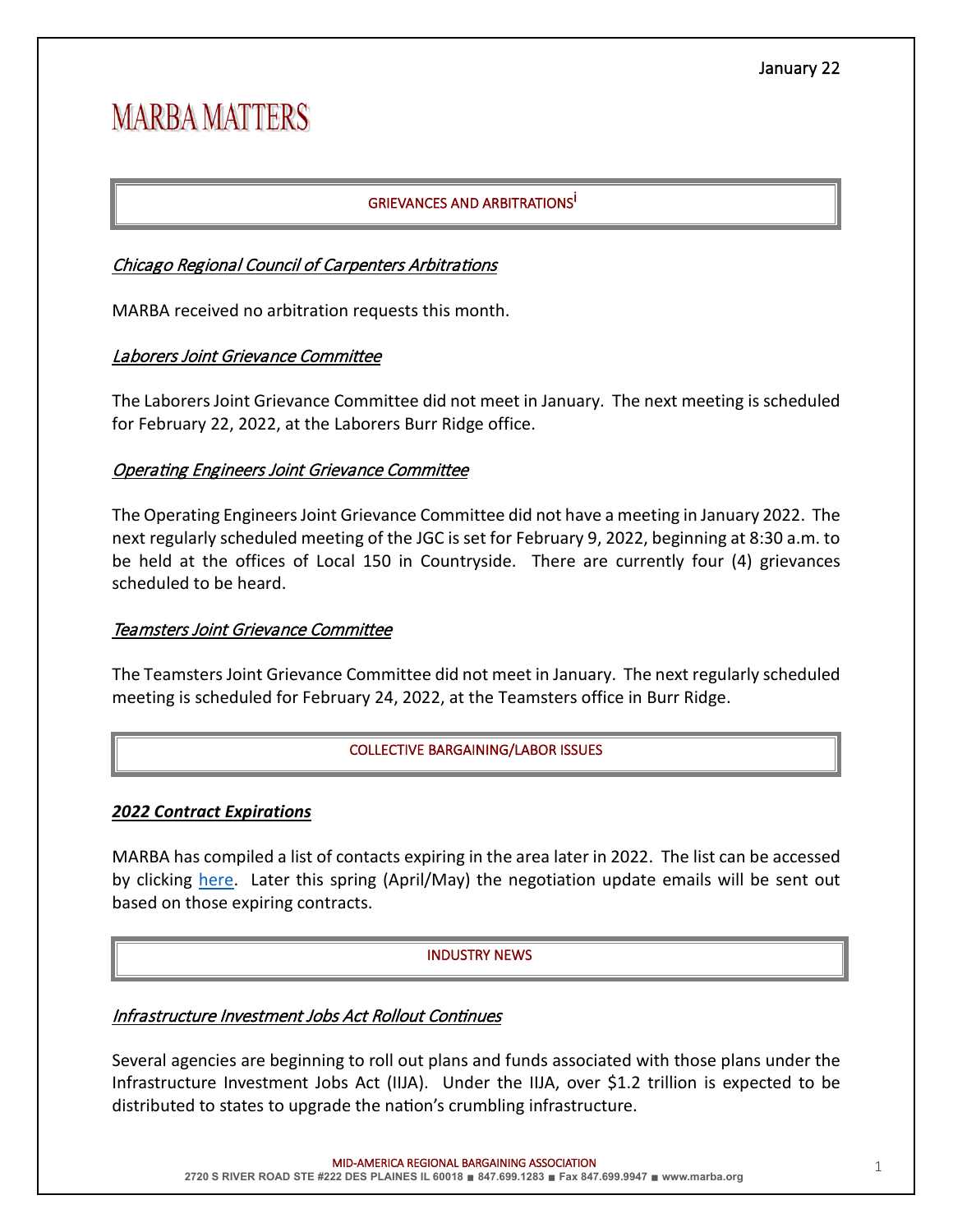## January 22

Under the IIJA, the Department of Transportation is expected to dole out \$27.3 billion dollars over five years to replace and rebuild bridges throughout the country. According to a DOT spokesperson, up to 15,000 bridges may be upgraded under the program. Illinois is in line for up to \$274.8 million dollars for FY 2022 ( $4<sup>th</sup>$  in the nation) under the DOT's program.

Additionally, the U.S. Army Corps of Engineers released its project-by-project plan for spending up to \$17.1 billion of funding the Corps is expected to oversee. The largest spending under the Corps control is \$1.1 billion for restoration of the Everglades. Other agencies, such as the EPA and the Department of Energy, are also rolling out their plans for how their portion of the IIJA will be spent.

#### STATE OF THE ECONOMY

| <b>Economic Indicators</b>                             |                                                                                                                                              |
|--------------------------------------------------------|----------------------------------------------------------------------------------------------------------------------------------------------|
| <b>Unemployment Rate</b>                               | December 2021 U.S. 3.9% (down 0.3%), Illinois 5.3% (40 <sup>th</sup> )                                                                       |
| Labor Participation Rate                               | December 2021 = 61.9%, November 2021 = 61.9%                                                                                                 |
| <b>CPI All Urban Consumers</b>                         | December 2021 versus December 2020 = 7.0%<br>$2^{nd}$ Half 2021 versus $2^{nd}$ Half 2020 = 6.0%                                             |
| CPI Chicago All Items                                  | December 2021 versus December 2020 = 6.6%<br>Annual 2022 = 4.2%                                                                              |
| <b>CPI Midwest All Items</b>                           | December 2021 versus December 2020 = 7.5%<br>Annual 2022 = 5.0%                                                                              |
| Union Membership                                       | 2021 10.3% (Private Sector 6.1%), 2020 = 10.8%<br>Rate of Unionized Construction Workers = 12.6%<br>12.7% (2020), 13.6% (2019), 13.8% (2018) |
| 30 Year Fixed Mortgage                                 | December 3.10%, up .03% (November 3.07%)<br>Annual Average 2.96% (2021), 3.11% (2020)                                                        |
| 15 Year Fixed Mortgage                                 | December 2.35%, down 0.01% (November 2.36%)<br>Annual Average 2.27% (2021), 2.61% (2020)                                                     |
| <b>Brent Crude Oil Price</b>                           | \$91.19 per barrel (as of January 31, 2022)<br>\$145.61 per barrel all time high July 2008<br>\$2.23 per barrel all time low May 1970        |
| Privately Owned New<br><b>Housing Building Permits</b> | 9.1% above revised November rate (+/-1.1%)<br>6.5% above December 2020 rate (+/-1.7%)                                                        |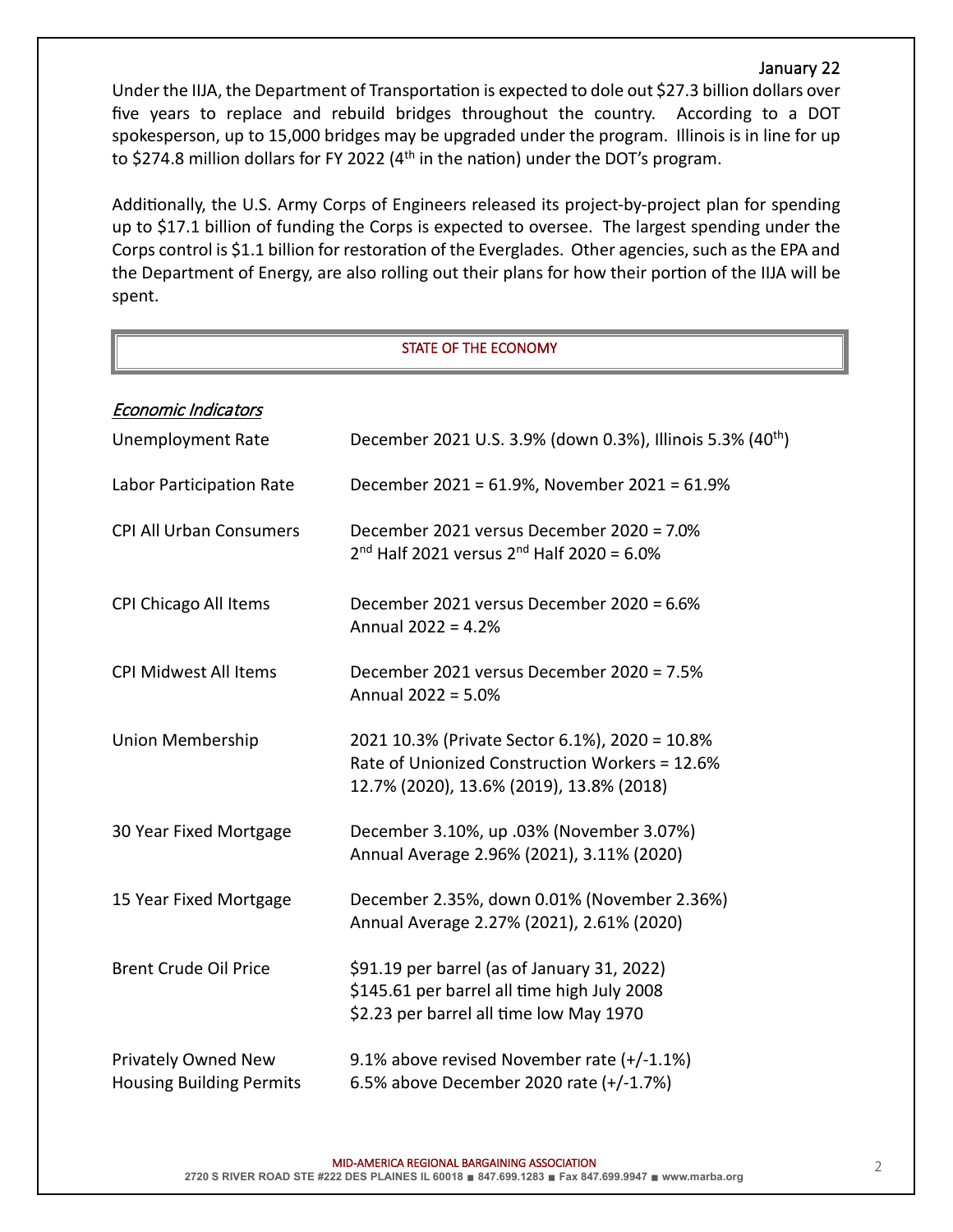January 22 Privately Owned New 1.4 % above revised November rate (+/-10.1%) Housing Starts 2.5% above December 2020 rate (+/-9.8%) GDP Q4 2021 Adv +6.9%  $Q3 2021 (3<sup>rd</sup>) + 2.3%$  $Q2 2021 (3<sup>rd</sup>) +6.7%$  $Q1 2021 (3<sup>rd</sup>) +6.3%$ DJIA 34,917.12 as of January 31, 2022 (12:00 p.m.) 36,302.38 as of December 28, 2021 (8:30 a.m.)

#### JANIK'S J.D. – AN UPDATE ON LABOR/CONSTRUCTION LEGAL ISSUES AARON JANIK – EXECUTIVE DIRECTOR MARBA

# 2022 Unified Agenda Released

On December 10, 2021, the Biden Administration released the semi-annual agenda of regulations the various governmental agencies plan to release or address in 2022. The release of the agenda allows for the public to engage in the regulation process by offering comments. The Department of Labor announced the various regulations it will focus on in 2022.

There are several regulations that the Department intends to focus on including the jointemployer standard (which has been an ongoing source of change for several years now). The issue of the joint employer standard has been in flux since the Obama era NLRB issued its decision in the *Browning-Ferris* case. Under the *Browning-Ferris* decision the Board found employers can be considered joint employers where one of the employers only exercises indirect control over other employers' employees or had the right to control such employees even if it did not exercise that right. The Trump led NRLB then issued a formal rule in 2020 which relaxed that standard to a more employer-friendly one. Under the Trump era standard an employer must have direct and immediate control over an employee's terms and conditions of work for a joint-employer relationship to exist. It is likely given the current NLRB is controlled by a Democratic majority now that a new rule will be issued in the upcoming months that will go back to the *Browning-Ferris* standard or something like that standard.

Another area in which the Department of Labor is looking to focus on in 2022 is the Industry-Recognized Apprenticeship Program. The DOL issued a Notice of Proposed Rulemaking seeking public comment on eliminating the IRAP. The Biden administration, in early 2021, expressed concerns over IRAPs and the potential for them to compete with Registered Apprenticeship Programs (creating duplicate and inferior systems).

The rest of the Fall 2021 Agency Rule List can be found by clicking [here.](https://www.reginfo.gov/public/do/eAgendaMain?operation=OPERATION_GET_AGENCY_RULE_LIST¤tPub=true&agencyCode=&showStage=active&agencyCd=1200&csrf_token=0B73374FCE56C3BF32F3BD2E0C265F8DD21F4F36E85FE49DBFB3791FD92047B115FBE5C0F795C20E8350E757E964CBAE5785)